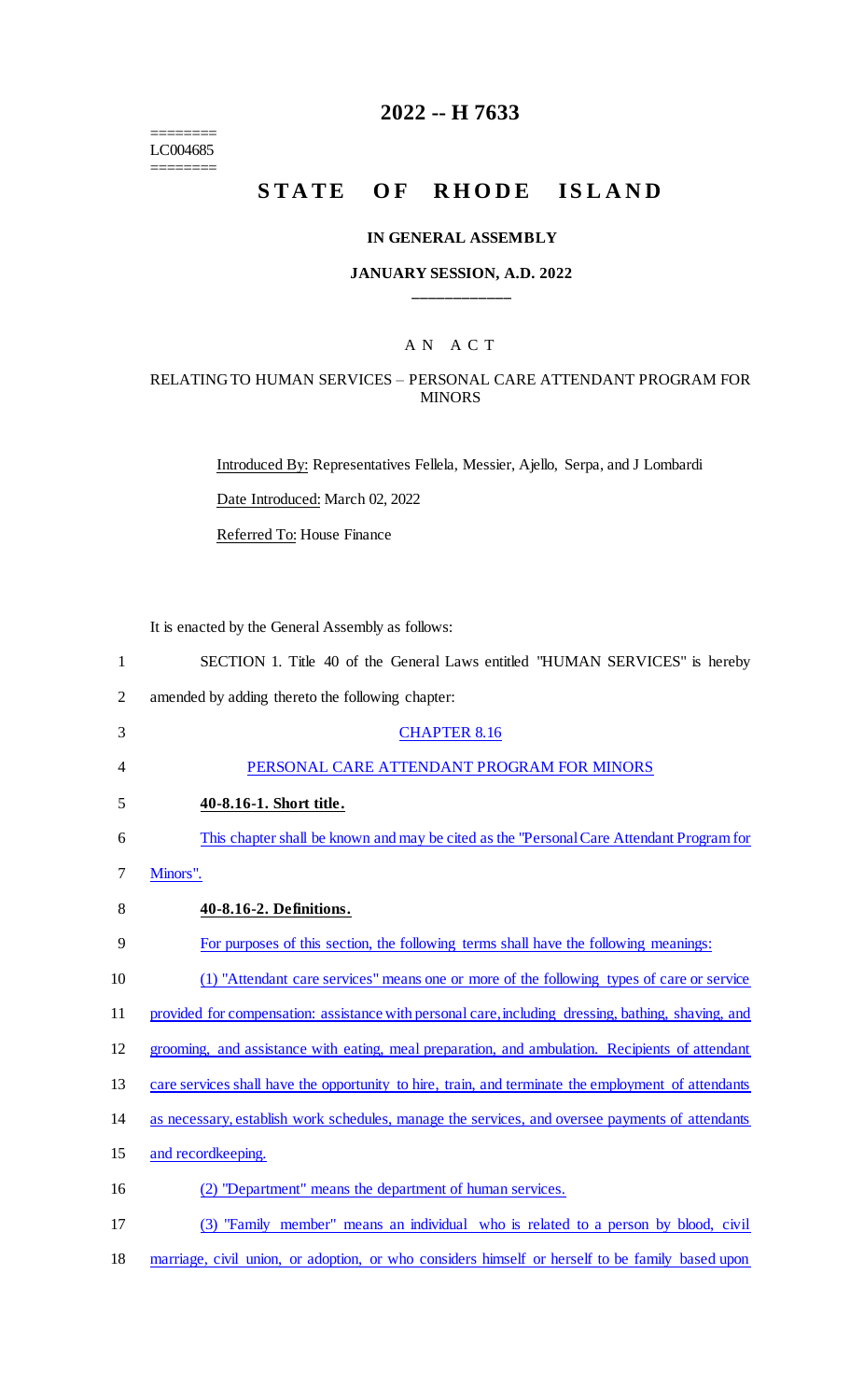bonds of affection, and who currently shares a household with such a person or has, in the past, shared a household with that person. For purposes of this definition, the phrase "bonds of affection" means enduring ties that do not depend on the existence of an economic relationship. (4) "Personal care attendant" means an individual, including a personal aide, who has been selected by a consumer or the consumer's surrogate to provide personal care services to minors with disabilities under the personal care attendant program for minors or any successor program. (5) "Personal services" means attendant care services provided to a Medicaid-eligible individual who is a minor and who has a disability, in his or her home, which are necessary to avoid institutionalization. (6) "Surrogate" means a consumer's parent or legal guardian and whom is responsible for hiring, directing and firing on behalf of the consumer. **40-8.16-3. Authority to establish program - Administration.**  The department is hereby authorized to establish a participant-directed personal care attendant program for minors with severe physical disabilities, to provide personal attendant care to those disabled minors who meet certain eligibility criteria hereinafter stated. The department shall be responsible for the administration of the program but may contract with other state agencies or nonprofit organizations in connection with the program. **40-8.16-4. Services provided.**  19 Services that may be provided to eligible minors if not available from other sources include: (1) Any appropriate vocational rehabilitation service, as well as other services that will enhance the ability of minors with disabilities to become independent and function within the family and community; (2) Attendant care services as defined in § 40-8.16-2; 25 (3) Advocacy services; 26 (4) Peer counseling; 27 (5) Housing; and 28 (6) Transportation. **40-8.16-5. Eligibility for services.**  Services available under this chapter may be provided to any minor who meets the following criteria: (1) Whose surrogate has made application therefor to the director of the department in a manner prescribed by the director; (2) Has a severe physical disability that caused the person to be unduly dependent, the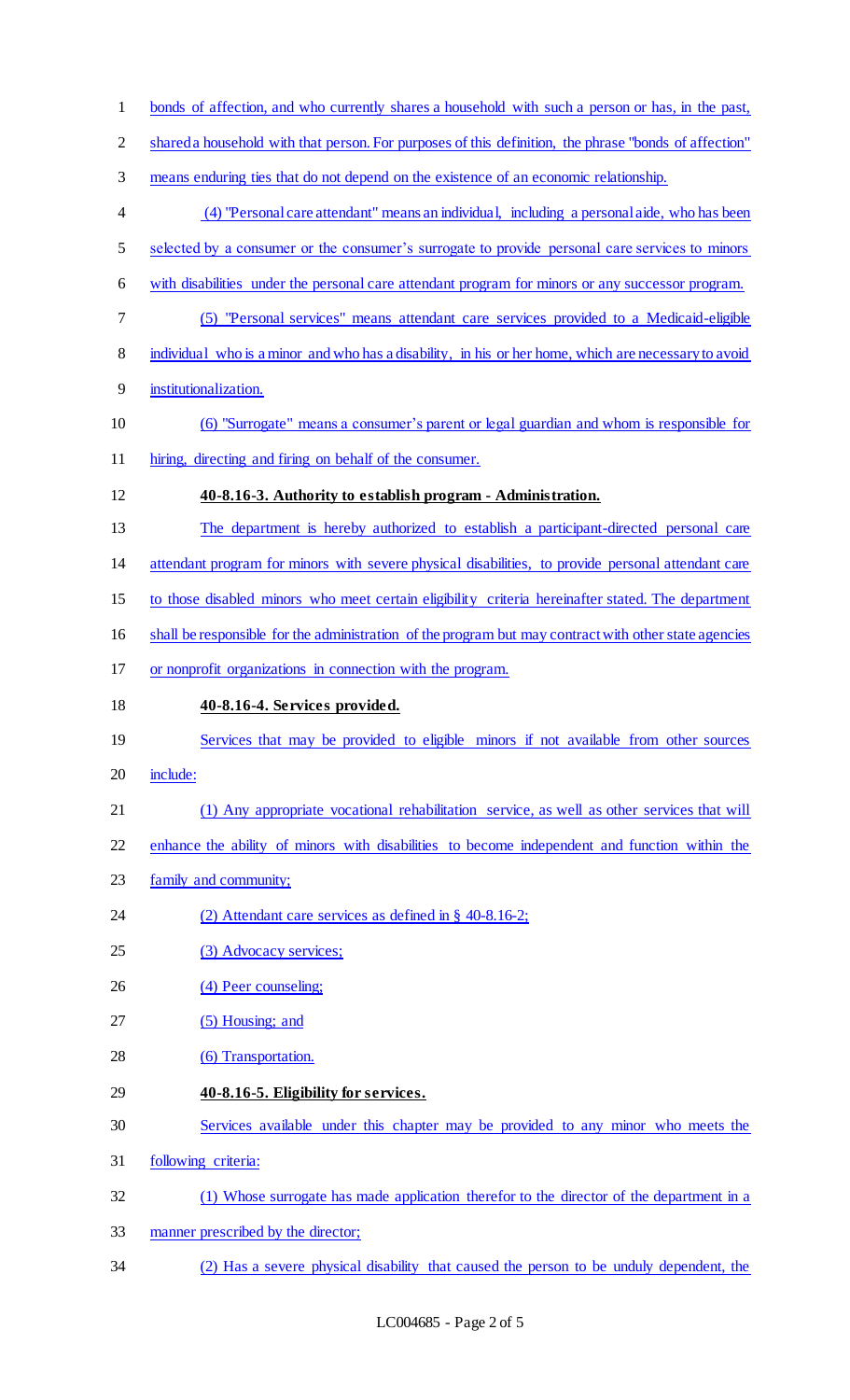| $\mathbf{1}$   | disability to be certified by the division of vocational rehabilitation; and                      |
|----------------|---------------------------------------------------------------------------------------------------|
| $\overline{2}$ | (3) The surrogate does not have sufficient income or resources to meet the cost of home-          |
| 3              | care services, a determination of insufficiency to be made by the division of vocational          |
| $\overline{4}$ | rehabilitation.                                                                                   |
| 5              | 40-8.16-6. When services may be provided.                                                         |
| 6              | Personal care attendant services may be provided when the requirements of $\S$ $\S$ 40-8.16-4     |
| 7              | and 40-8.16-5 are met.                                                                            |
| 8              | 40-8.16-7. Qualifications of the personal care attendant.                                         |
| 9              | (a) An individual must meet the following criteria in order to qualify as a personal care         |
| 10             | attendant:                                                                                        |
| 11             | (1) Must be at least eighteen (18) years of age;                                                  |
| 12             | (2) Must be a currently certified homemaker/home health aide;                                     |
| 13             | (3) Must have legal authorization to work in the United States and have a social security         |
| 14             | number;                                                                                           |
| 15             | (4) Must have the ability to understand and carry out instructions provided by the minor's        |
| 16             | $parent(s)$ and/or legal guardian(s); and                                                         |
| 17             | (5) Willing to receiving training and supervision as required by the department.                  |
| 18             | (b) A personal care attendant of a minor may be the minor's surrogate.                            |
| 19             | 40-8.16-8. Payment to personal care attendant of a minor.                                         |
| 20             | (a) The department of human services shall establish provider rates for home and                  |
| 21             | community-based service in accordance with the following factors:                                 |
| 22             | (1) Whether a provider is an individual or an agency; and                                         |
| 23             | (2) The range of rates submitted by various providers.                                            |
| 24             | (b) The rate of specific eligible personal care attendant shall be established at the time the    |
| 25             | provider agreement is signed.                                                                     |
| 26             | (c) The department shall determine the maximum amount allowable per consumer each                 |
| 27             | month for a specific service.                                                                     |
| 28             | (d) The department or its designee shall establish the aggregate maximum amount                   |
| 29             | allowable per consumer each month for all services.                                               |
| 30             | (e) Personal care attendant services shall be limited to a maximum of forty (40) hours per        |
| 31             | calendar work week.                                                                               |
| 32             | (f) Personal care attendant services authorized for two (2) or more minors living in the          |
| 33             | same residence shall require a combination of individual personal care services to address hands- |
| 34             | on care needs and group hours to address the non-personal care needs such as meal preparation,    |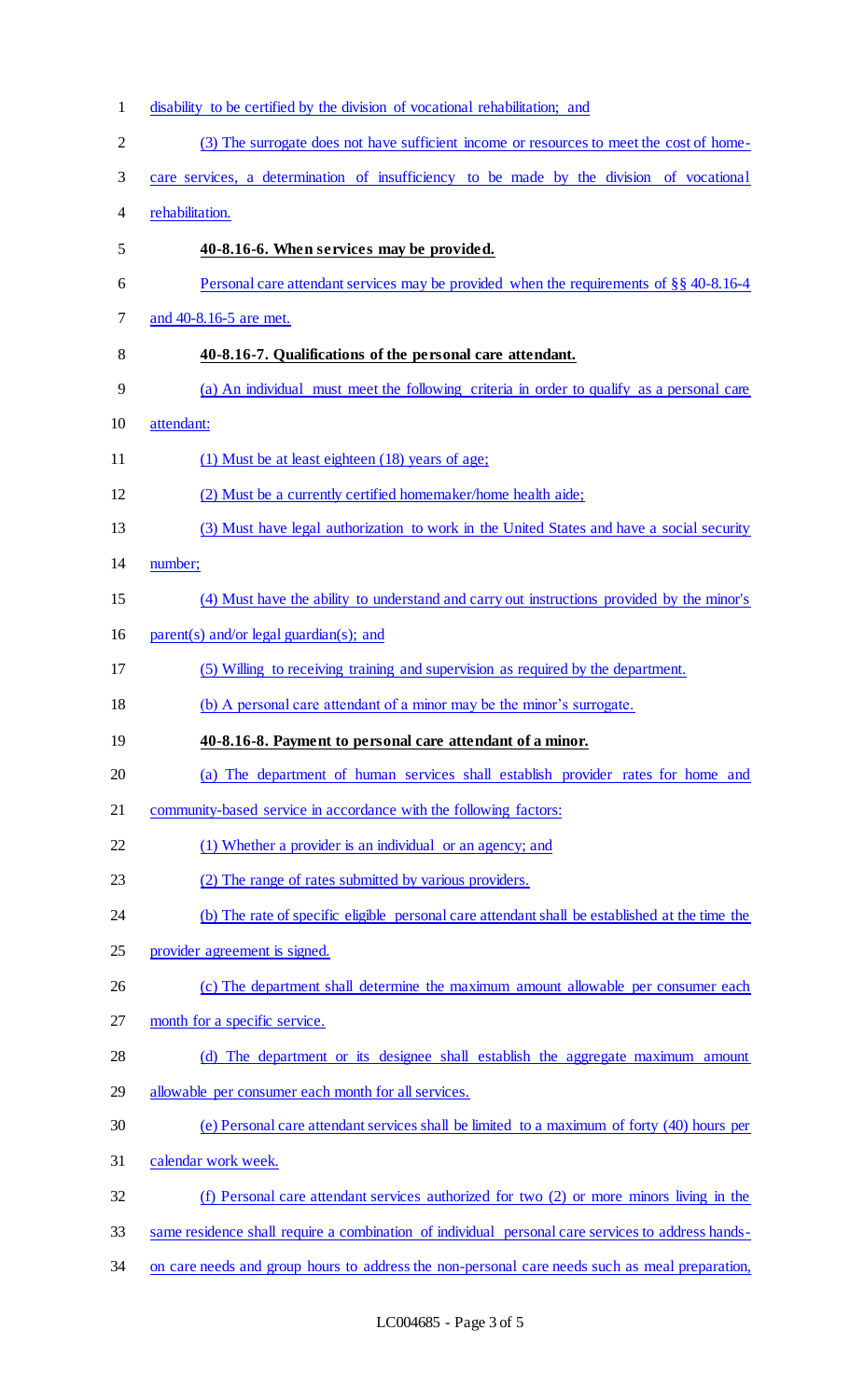shopping, laundry, or housekeeping, for billing purposes.

| $\mathbf{2}$ | 40-8.16-9. Appropriations.                                                                             |
|--------------|--------------------------------------------------------------------------------------------------------|
| 3            | There is hereby appropriated to the department funds adequate to implement an                          |
| 4            | independent-living program in accordance with $\S$ 40-8.1-5, including a participant-directed          |
| 5            | personal care attendant program for minors, in the amount of one million dollars (\$1,000,000) for     |
| 6            | fiscal year ending June 30, 2023. Additional funds shall be made available on a yearly basis to        |
| 7            | maintain the program.                                                                                  |
| 8            | 40-8.16-10. Department to recover funds upon establishment of noncompliance.                           |
| 9            | A personal care attendant shall not submit a claim for payment or receive service payments             |
| 10           | for services that have not been delivered in accord with department policies and procedures. The       |
| 11           | department shall recover all payments received by a personal care attendant who fails to deliver the   |
| 12           | services in accord with the provider agreement or department policy and procedure.                     |
| 13           | 40-8.16-11. Denial, reduction and termination of services - Appeal.                                    |
| 14           | (a) The department or its designee shall inform a person who is determined to be ineligible            |
| 15           | for covered services or who becomes ineligible while receiving services in writing of the denial,      |
| 16           | termination, or reduction, the reasons for the denial, termination, or reduction, the right to appeal, |
| 17           | and the appeal process.                                                                                |
| 18           | (b) The consumer must receive ten (10) calendar days written notice before termination of              |
| 19           | services occurs. The ten (10) day notice is not required if:                                           |
| 20           | (1) The consumer entered a basic care facility or a nursing facility;                                  |
| 21           | (2) The termination is due to changes in federal or state law;                                         |
| 22           | (3) The client requests termination of services; or                                                    |
| 23           | (4) The client moves out of state.                                                                     |
| 24           | 40-8.16-12. Severability.                                                                              |
| 25           | If any provisions of this chapter or the application thereof to any person or circumstance is          |
| 26           | for any reason held to be invalid, the remainder of the chapter and the application of such provision  |
| 27           | to other persons or circumstances shall not be affected thereby.                                       |
| 28           | SECTION 2. This act shall take effect upon passage.                                                    |

======== LC004685 ========